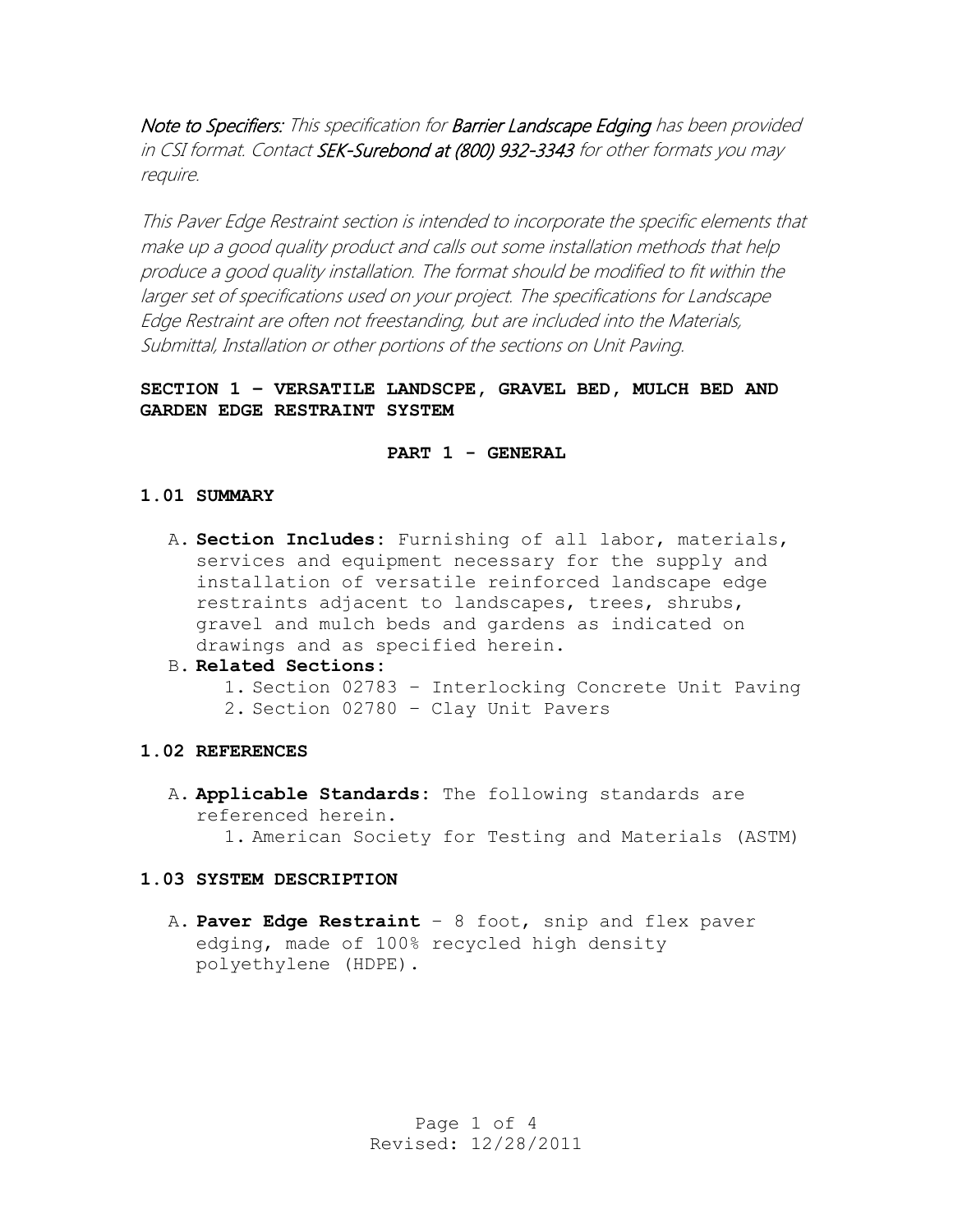#### **1.04 SYSTEM PERFORMANCE REQUIREMENTS**

- A. **Testing Requirements:** Paver edge restraint shall be tested in accordance with the following standards and conditions, and the testing results shall meet or exceed the performance requirements as specified herein.
- B. **Independent Laboratory:** Testing shall be performed by an independent laboratory meeting the requirements of ASTM E 329-95 and certified by the United States Bureau of Standards. Testing laboratory shall obtain all concrete samples and edge restraint samples.

### **1.05 SUBMITTALS**

- A. **General:** Submit listed submittals in accordance with conditions of the Contract and with Division 1 Submittal Procedures Section.
- B. **Product Data:** Submit product information, including manufacturer's specifications, installation instructions, manufacture's recommendations, and manufacturer's certification or other data substantiating the product complies with requirements of these Contract Documents.
- **C. Manufacturer's Certification:** Provide certificates signed by manufacturer or manufacturer's representative certifying that the materials to be installed comply in all respects with the requirements of this specification.
- **D. Installer:** The installer shall provide a list of projects, including references with contact information, demonstrating at least 5 years of experience in the application of the sealer or similar materials.

## **1.06 QUALITY ASSURANCE**

- A. **Manufacturer:** The manufacturer shall have no less than 20 years experience in manufacturing the Landscape edge restraint.
- B. **Installer:** The installer shall demonstrate to the satisfaction of the Architect/Engineer an acceptable level of experience in the installation of the landscape edging or similar products.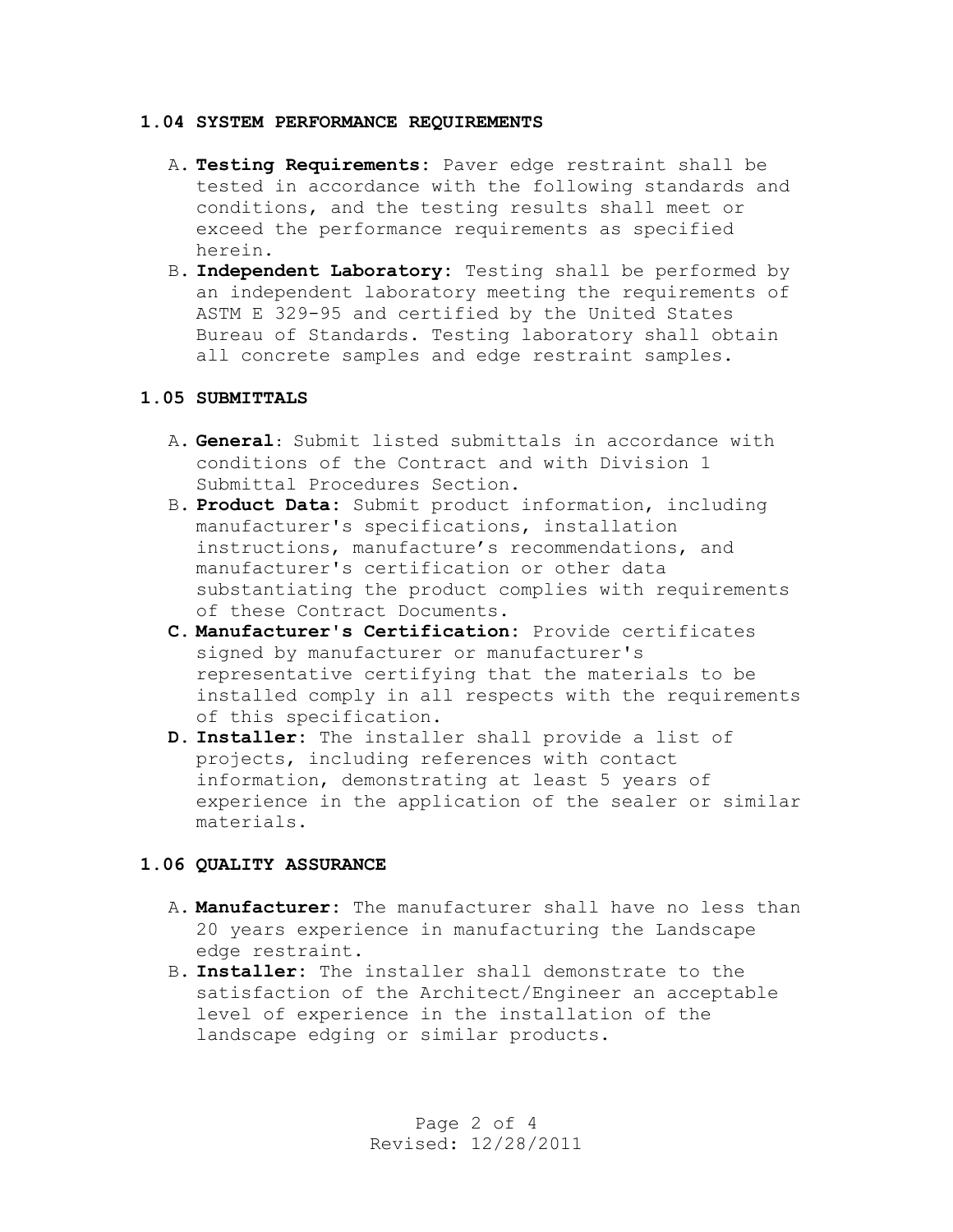- C. **Pre-Installation Conference:** Prior to installation of paver edging, conduct meeting with the installer, general contractor and Architect/Engineer, owner's representative, and paver edging manufacturer's representative to verify and review the following:
	- 1. Project requirements for materials and installation as set out in Contract Document.
	- 2. Manufacturer's product data including application instructions.
	- 3. General site conditions, schedule, coordination with other activities, line and grade of the work, substrate conditions, procedures for substrate preparation and installation.

### **1.07 DELIVERY, STORAGE AND HANDLING**

A. **Delivery:** Deliver materials to project site undamaged on a well organized pallet.

### **1.08 MATERIALS**

- A. The material shall be 6'8" length landscape edging segments, capable of being used for both straight and curved edges.
- B. The material shall be 100% recycled HDPE.
- C. The product shall be manufactured as high strength landscape edge restraint.
- D. The material shall comply with the criteria in 1.04 of this section.
- E. The material shall be one piece design with snip and bend for inside and outside curves.
- F. The material shall be of open base design.
- G. The material will have nail boss guides every 4 inches.
- H. The material will have integral lap joint connector piece to piece.

#### **1.09 PROJECT CONDITIONS**

- A. Long nails shall be used to secure the paver edge restraint into the properly compacted sub base. These nails are commonly referred to as "Landscape Spikes".
- B. Spikes shall be standard headed, steel, 3/8" diameter by 8, 10, or 12 inches long.
- C. Spike spacing may be 12" to 24" apart with the following general guidelines:

Page 3 of 4 Revised: 12/28/2011